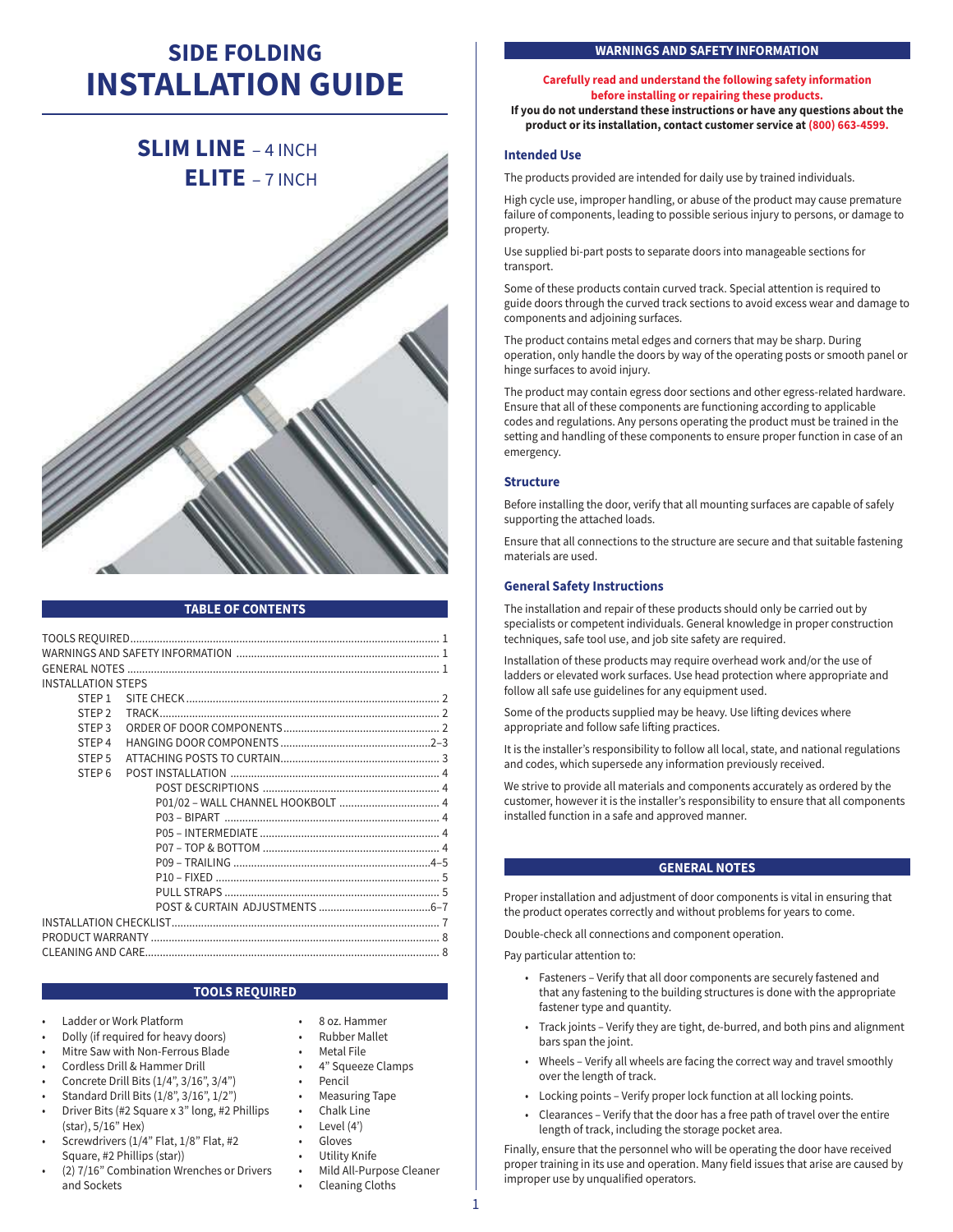**MEASURE OPENING**

Verify that site conditions match the layout drawing provided with the door.

#### **CHECK HEADER**

Verify that header support is continuous and can support the entire weight of the door over the entire length, including in the pocket area.



Floor should be level. Ensure pocket area is free of protrusions.

**TRACK** STEP

POCKET

**VALUES OF "A": SLIM LINE 4 INCH = 2-1/2" STANDARD 7 INCH = 4" WIDE BODY 11 INCH = 6-1/2"**

**AND REAL PROPERTY AND ADDRESS** 

SECURE SIDE

 $\overline{A}$ 

POCKET

**PUBLIC SIDE** 



Maintain the clearance listed below over entire length of track, including in pocket areas. Larger clearances are advisable around curves, if possible.

#### **PREPARATION**

**IMPORTANT:** Ensure all cut edges on track are filed smooth. Failure to do so may cause the door to catch or bind at joints.

Track is pre-drilled for #10 x 2" screws (provided).

If other fasteners are being used, mounting hole sizes in track may need to be changed.

#### **TRACK LINE**

Using a chalkline, mark the path of the track across entire opening and into pocket area. This will be the centerline of the track.

# **ORDER OF TRACK INSTALLATION**

**Curves** should be installed first to ensure proper layout.

**Straight** track is then installed.

**Note:** Leave one piece of track uninstalled. The gap is required to load the door into the track.



#### **JOINING SECTIONS OF TRACK**

**Note:** It is important that every joint in the track has an alignment bar and two pins as illustrated.

Once installed, the bar and pins should bridge across the gap to securely align the two track pieces. Use a hammer and small flat screwdriver if needed.

**Line up** the track with the header and chalkline

**Join** the pieces of track

**Joint** must be tight with no gaps to ensure the trolleys do not catch and the door travels smoothly through the joint.

Screw securely to header using all pre-drilled holes.







# **ORDER OF DOOR COMPONENTS** STEP

# **3**

#### **REFER TO DRAWING**

**2**

CENTER LINE OF TRACK

FILE INSIDE EDGES OF TRACK FOR<br>OF TRACK FOR<br>SMOOTH CURTAIN **TRANSITIONS** 

The layout drawing in your installation package will show you the order of the door sections and posts.

Each section of door and locking post is numbered.

**IMPORTANT:** Hang posts and sections in the same order as they appear on the drawing, making sure that the SECURE SIDE of each is facing the correct directi**on.**





### **HANGING DOOR COMPONENTS STEP**

**4**

#### **HANG FIRST POST**

**Check** the drawing for the post that is furthest away from the break in the track. This will be the first component to hang (see Step 6 for post descriptions).

**Lift** the post up and slide the trolley into the track.

**Note:** The trolley assembly could point either direction depending on door layout.

**IMPORTANT:** Check the drawing to verify that the locks on the post are facing the correct way. If the locks are backwards, turn post around in the track before proceeding.

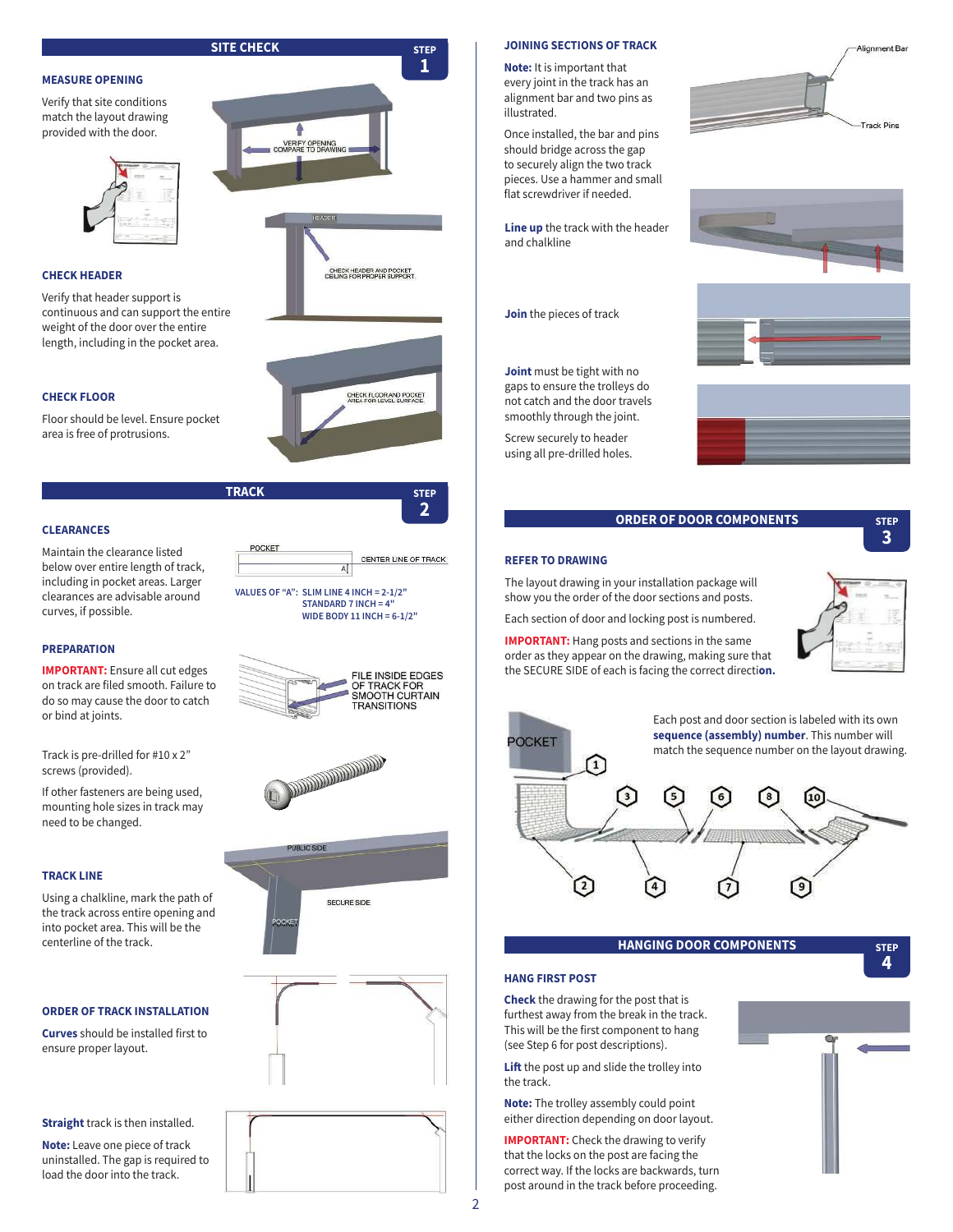#### **HANG FIRST SECTION OF CURTAIN**

**Check** the drawing for the section of curtain to hang next to the post.

**IMPORTANT:** Verify that the correct side of the curtain is being hung toward the secure side of the track. The screw channel on the connectors at each end of the door section will always point toward the secure side.

**Slide** the transfer track provided onto the trolleys. ENSURE NO TROLLEYS ARE SIDEWAYS in the track.

**Lift** the curtain and place the transfer track end-to-end with the installed track.

**Hint:** Using a properly-sized block of wood under the door will help hold up the weight of the section when it is vertical.

**Slide** the curtain section into the installed track.

**CAUTION: The transfer track will fall a%er the curtain is transferred into the installed track unless restrained.**







**5**

**Repeat steps until entire door is hanging.** VERIFY THAT ALL POSTS AND SECTIONS ARE IN THE CORRECT ORDER AND ORIENTATION. Once verified, complete final track installation.

# **ATTACHING POSTS TO CURTAIN STEP**

**Place** the curtain section close to the post

**Insert** the hood end of the connector into the slot on the post and rotate the curtain connector flat against the post.



**Flush** the connector with either the top or bottom of the post.

**Attach** by inserting the #6 self drilling screw in the screw channel. Place screws 2". from each end and spaced every 18".







# **SYMBOLS, NUMBERING AND NAMING Top & Wall Post Name Channel Hookbolt Bipart Intermediate Trailing Post Number**  $\boxed{1}$  $\boxed{2}$  $\sqrt{3}$  $\boxed{9}$  $\boxed{10}$  $\sqrt{5}$  $\overline{7}$ **Approval**   $\left(\right|$  $\circ$ **Drawing Symbol Elevation View**

**POST INSTALLATION** STEP

**6**

# **POST DESCRIPTIONS**

#### **P01 – Wall Channel**

A floor-to-track extruded aluminum channel that the hookbolt fits and locks into. This channel is secured permanently to the wall.

#### **P02 – HookBolt Lead**

One of the options for the leading edge of the door. This Post has a hookbolt lock that secures it to the Wall Channel. Optional Double Hookbolt or Top Locking available.

#### **P03 –Bipart**

A pair of posts that lock together with a hookbolt, with an added lock rod to keep curtain in place. It is used to separate larger doors into manageable sections, or to split the door to stack in two different directions. Doors should have at least one Bipart Post for every 30' [9144 mm] of width. Optional Top Locking available.

#### **P05 – Intermediate Post**

A middle post in a door located between door sections, containing a spring-loaded lock rod that engages a floor or counter socket to keep the door in place. As well as being located at intervals (no more than 10' [3048 mm]) along straight sections of door, Intermediate Posts should be placed on or near the center of curves.

#### **P07 – Top and Bottom Locking Post**

One of the options for the ends of a door. Spring-loaded lock rods engage a Floor or Counter Socket and the track support, and are unlocked with a keyed cylinder or thumbturn. Optional leading edge treatments include rubber bumper, flange, or blank face.

#### **P09 – Traveling End Post**

The Trailing Post terminates a door inside of storage area. It is free to travel back and forth inside of the pocket. The post self-locks into the permanent header and floor stops, preventing the door end from leaving the pocket. A rear flange helps fill the opening to the side of the post to prevent reach through.

### **P10 – Fixed End Post**

Fixes the end of a door permanently to a wall or structure.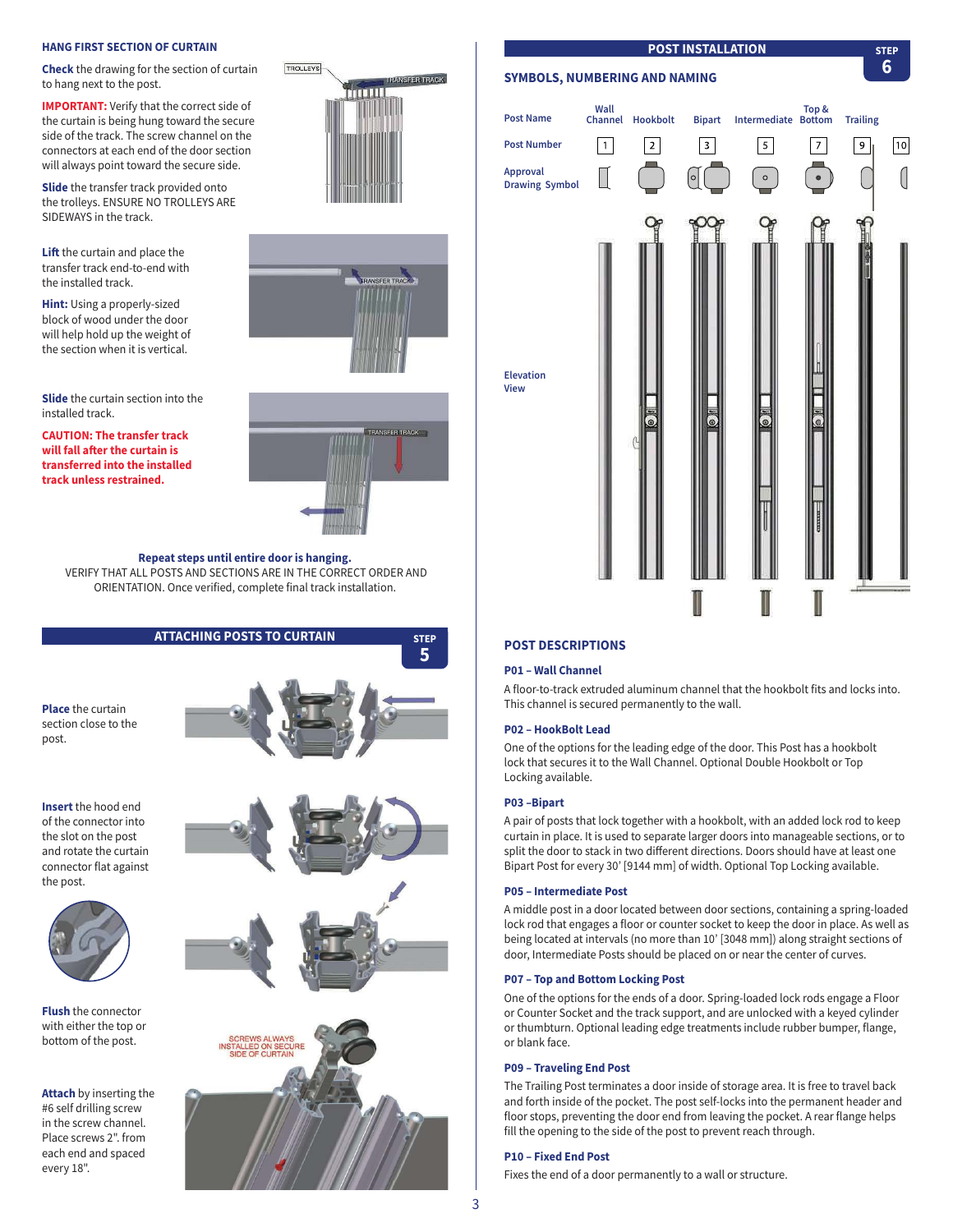# **P01/P02 – WALL CHANNEL/HOOKBOLT PO7 – TOP & BOTTOM**

**Measure** the distance from the floor to the underside of track. If required, trim the base of the wall channel to match.

**Center** the wall channel directly under the track.

**Check** that the wall channel is plumb.

**Mount** the wall channel using the screws provided in the pre-drilled holes.

**Set** the lead post into the wall channel and operate the key to make sure the hook bolt engages the lock plate.

If required, adjust the lock plate in the wall channel to ensure a good connection. Refer to post adjustments section.

**Note:** Install the Bipart post only after the posts at the ends of the door have been installed.

**Lock** all door sections together and lock two end posts in place. Fully extend door and position bipart in desired location.

**Mark** location on floor directly under lock rod in female post.

**Unlock** the Bipart and move male post away in order to lower the lock rod to double-check marked location.

**Drill** the hole to accept the floor socket.

Drill size:

- 3/4" diameter x 2-3/4" min. deep for dustproof floor socket
- 5/8" diameter x 1" min. deep for counter trim ring

# **P05 – INTERMEDIATE**

**Lock** all previously-installed posts in place.

**Extend** the door fully and allow the intermediate post to hang naturally.

**Lower** the drop rod and mark the location on the floor.

**Note:** If the door has a Bipart post, begin with the Intermediates adjacent to the central Bipart posts and work your way outwards. This will ensure that any slack in the door is located at the ends of the door, providing the best looking results. If a Trailing post is used, all slack should go towards that end.

**Drill** the hole to accept the floor socket.

Drill size:

- 3/4" diameter x 2-3/4" min. deep for dustproof floor socket
- 5/8" diameter x 1" min. deep for counter trim ring





# **P03 – BIPART**





**Insert** the socket into the hole. Use a rubber mallet to help if needed. Take care to not strike the socket at an angle or with too much force, as damage may occur.

FULLY OP<br>CURTAIN





**Insert** the socket into the hole. Use a rubber mallet to help if needed. Take care to not strike the socket at an angle or with too much force, as damage may occur.

MARK LOCATION OF THROW

**Place** the Top & Bottom post in the locking position (usually resting against the end wall or pocket door).

Verify that the post is hanging plumb.

**Mark** the lock rod locations on the track and floor.

**Drill** 1/2" diameter hole in the track and track support for the top lock

BOLT ON TRACK MARK LOCATION OF DROP BOLT ON FLOOR

**Drill** the hole to accept the floor socket.

Drill size:

rod.

- 3/4" diameter x 2-3/4" min. deep for dustproof floor socket
- 5/8" diameter x 1" min. deep for counter trim ring

**Insert** the socket into the hole. Use a rubber mallet to help if needed. Take care to not strike the socket at an angle or with too much force, as damage may occur.



**Lock** other posts in place. The trailing post should be the last post installed.

**Extend** curtain as far into the pocket as it will go without being tight.

A door that is too tight is difficult to lock, while one that is too loose is unattractive.

**Place** the V-stop flush with the front connector face of the trailing post.



**Mark** the front mounting hole on the floor.

**Remove** the door and V-stop from the pocket area.

**Bend** the V-stop as required to fit the shape of the pocket

4



**SECURE SIDE** 





VALUES OF X SLIM LINE 4 INCH =  $21/2"$ STANDARD 7 INCH = 4" WIDE BODY 11 INCH = 6 1/2"







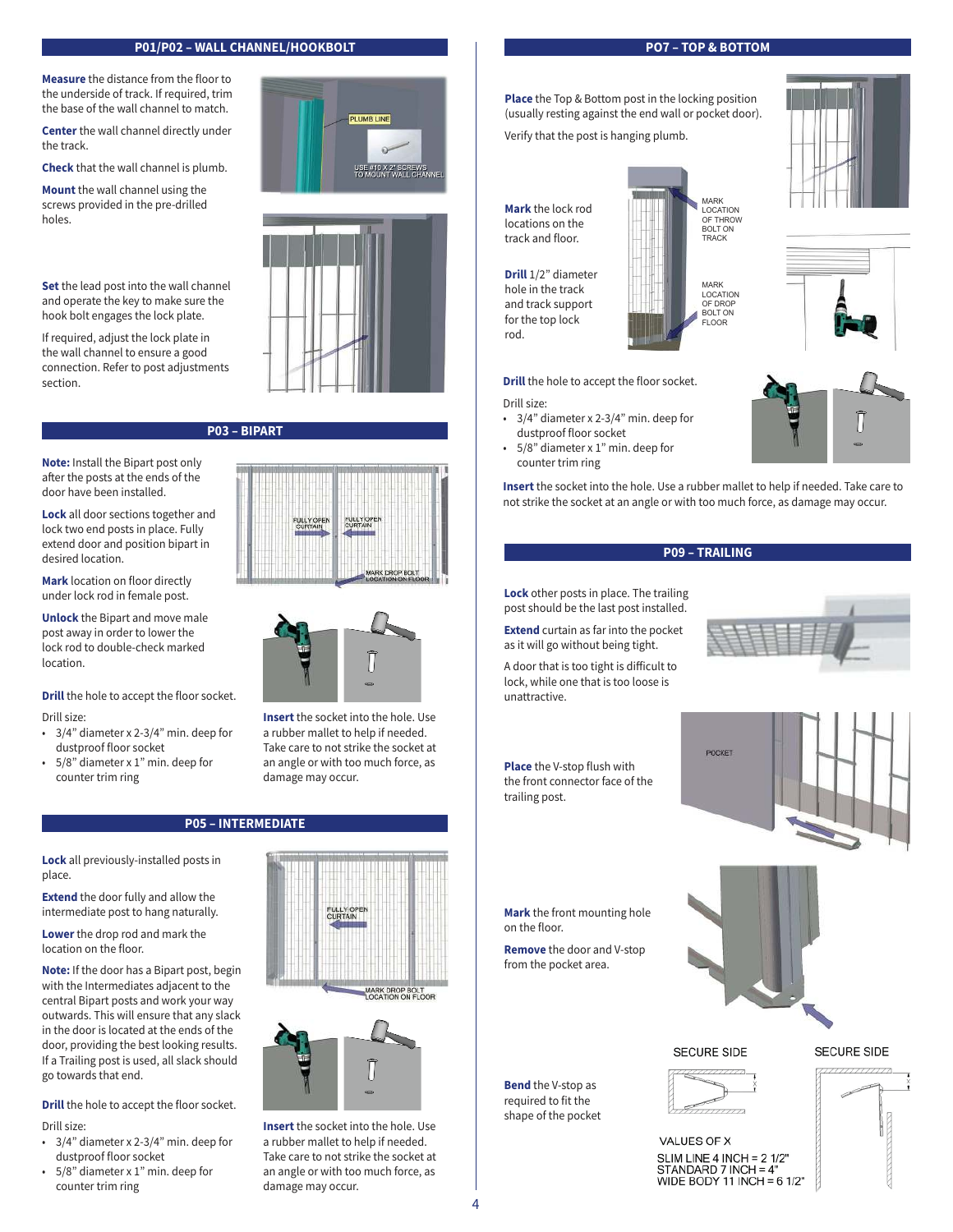**Drill** a 1/4" hole, 1 1/4" deep where marked in the pocket. Replace V-stop and fasten using nail-in anchor provided.

**Expand** the V-stop stop to ensure the trailing post won't be able to move past it.

**Detach** trailing post from curtain (reverse directions in Step 5), and raise the bottom stop enough to pass over the V-stop.



**Move** trailing post behind V-stop.

**Loosen** the retaining screws and lower the bottom stop until it is just off the floor.

**Check** that the stop clears the floor though the entire pocket are. Adjust if necessary.

**Move** trailing post until the bottom stop is up against the V-stop.

**Check** that the post is hanging plumb.





**Loosen** the hex bolts to adjust the height of the top stop.



**Raise** the top stop so that it catches to ceiling stop. Leave as little clearance as possible between the top stop and the ceiling.

**Re-attach** trailing post to curtain (see Step 5).







## **PULL STRAPS**

Pull straps are supplied with leading end posts on all counter-height doors and taller full-height doors.

The pull strap allows the operator to move the door sections smoothly, as they pull the door from a higher point than can be grasped by hand.

**Unravel** the pull strap and unlatch the buckle. Position the bottom of the pull strap at a comfortable height for the operator. This is typically 1" above lock components on full-height posts. Doors on tall counters may require the strap to hang below the lock components to be easily accessible. Consult with customer for best position if in doubt.

Ensure the hook and loop fastener above the handle is located in an area where it can be adhered to the post.



**Remove** the backing from the hook and loop located above the handle. Pull strap so that it is hanging straight and press firmly to adhere to post.

**Trim** excess strap below the top of the buckle and cinch

closed.



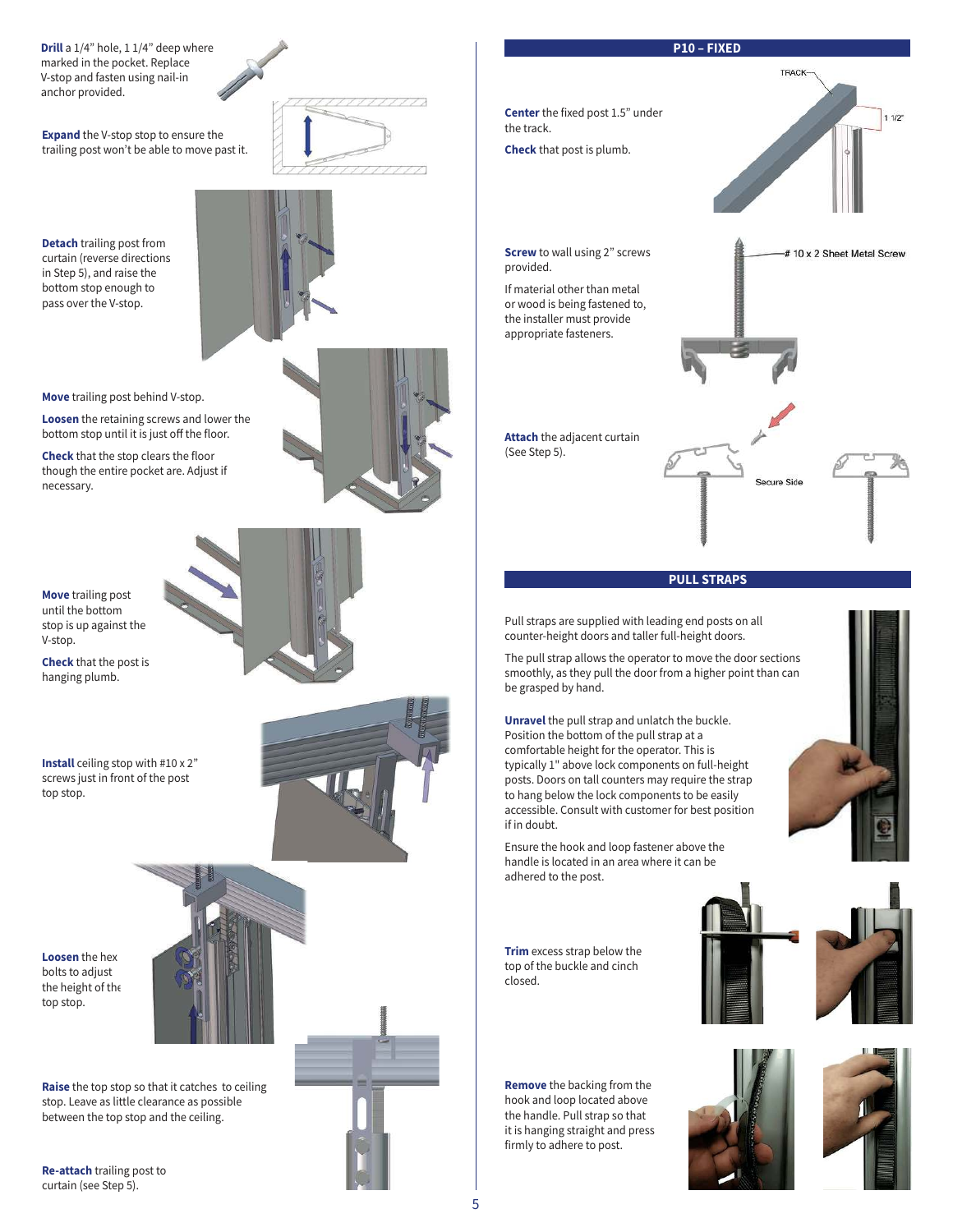# **HEIGHT ADJUSTMENT OF LOCK PLATE – LEAD POST & FEMALE BIPART**

# **HEIGHT ADJUSTMENT – ALL POSTS**

**Remove** the two retaining screws in the lock plate and adjust the plate up or down.



**Re-fasten** the plate to the post. Use alternate mounting holes if required. Test for proper function with hookbolt.



# **CYLINDER REMOVAL - LEAD POST**

**Remove** the 3 retaining screws and the cover plate.



**Loosen** the set screw.



**Remove** the cylinder by unscrewing it counter-clockwise.

Hint: A partially-inserted key makes turning the cylinder easier.





# **LOCK ROD THROW ADJUSTMENT – FEMALE BIPART**

**Remove** the retaining screw and the lock cover plate.



**Remove** the two screws in the lock plate.

**Adjust** the plate up to shorten throw, or down to lengthen throw.

**Replace** the lock plate retaining screws.

**Replace** the cover plate and retaining screw.





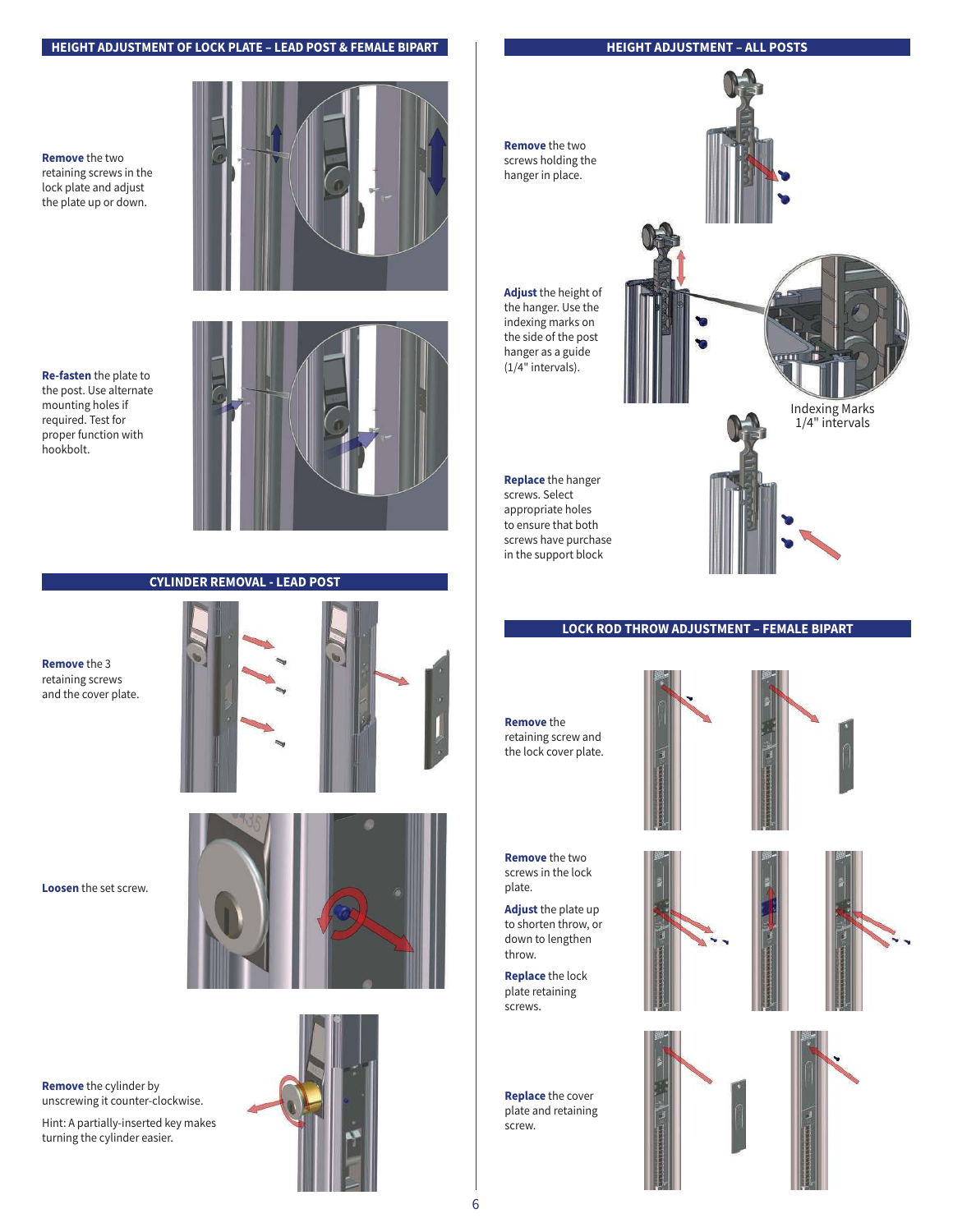### **CYLINDER REMOVAL – INTERMEDIATE AND TOP & BOTTOM**

**Unlock** the post so that the lock plate(s) retract.

**Adjust** the lock plates up/ down (if required) so that the set screws in the lockset are accessible through the oval cutouts (see instructions on next page.).

**Remove** the two screws in the lock plate.

**Adjust** the plate up to shorten throw, or down to lengthen throw.

**Replace** the lock plate retaining screws.

**Replace** the cover plate and



retaining screw.

# **LOCK ROD THROW ADJUSTMENT – INTERMEDIATE AND TOP & BOTTOM**

**Remove** the side of the post closest to the hanger stem.

Remove this side

**The top lock rod** will always travel 1.5" from unlocked to locked, but the position is variable.

**The bottom lock rod** will always retract to the same unlocked position, but the length of throw is variable.

To adjust the stickout of the top rod, or to adjust the length of throw on the bottom lock rod.

**Depress** the spring-loaded pins in the lock plate

**Slide** the plate up or down in 1/4" intervals until the pins engage the lock plate at the required height.







IMPORTANT



# **METHOD 2**

- Remove door from track • Remove set screw
- with 1/8" hex key (not provided)

increments (max 1")

in panel • Replace set screw



# **INSTALLATION CHECKLIST**

| TRACK                               |                                                        |  |
|-------------------------------------|--------------------------------------------------------|--|
|                                     | All joints are square and tight                        |  |
|                                     | Alignment bars and pins bridge all joints              |  |
|                                     | Open ends are blocked                                  |  |
| <b>COMPONENTS &amp; CONNECTIONS</b> |                                                        |  |
|                                     | All locks are facing the proper direction              |  |
|                                     | All curtain connectors fastened on secure side of door |  |
|                                     | Connectors all securely fastened                       |  |
| <b>FIT &amp; FUNCTION</b>           |                                                        |  |
|                                     | All posts and locks operate properly                   |  |
|                                     | Door moves smoothly over whole track                   |  |
|                                     | Door fits properly in storage area(s)                  |  |
| <b>HANDOVER TO CUSTOMER</b>         |                                                        |  |
|                                     | Door is clean and in good condition                    |  |
|                                     | Keys and documentation have been delivered             |  |
|                                     | Customer has reviewed and been trained to operate door |  |

### 7

### **CURTAIN HEIGHT ADJUSTMENT (if applicable)**

### **METHOD 1**

- Adjustment of 1" upward or downward maximum. IMPORTANT: All trolleys must be adjusted to the same height.
- Slightly loosen set screw in panels and posts with 5/64" hex key (provided in hardware bag).
- Insert hex key into hole in shafts
- Turn clockwise to raise curtain
- Turn counterclockwise to lower
- Re-tighten set screw—